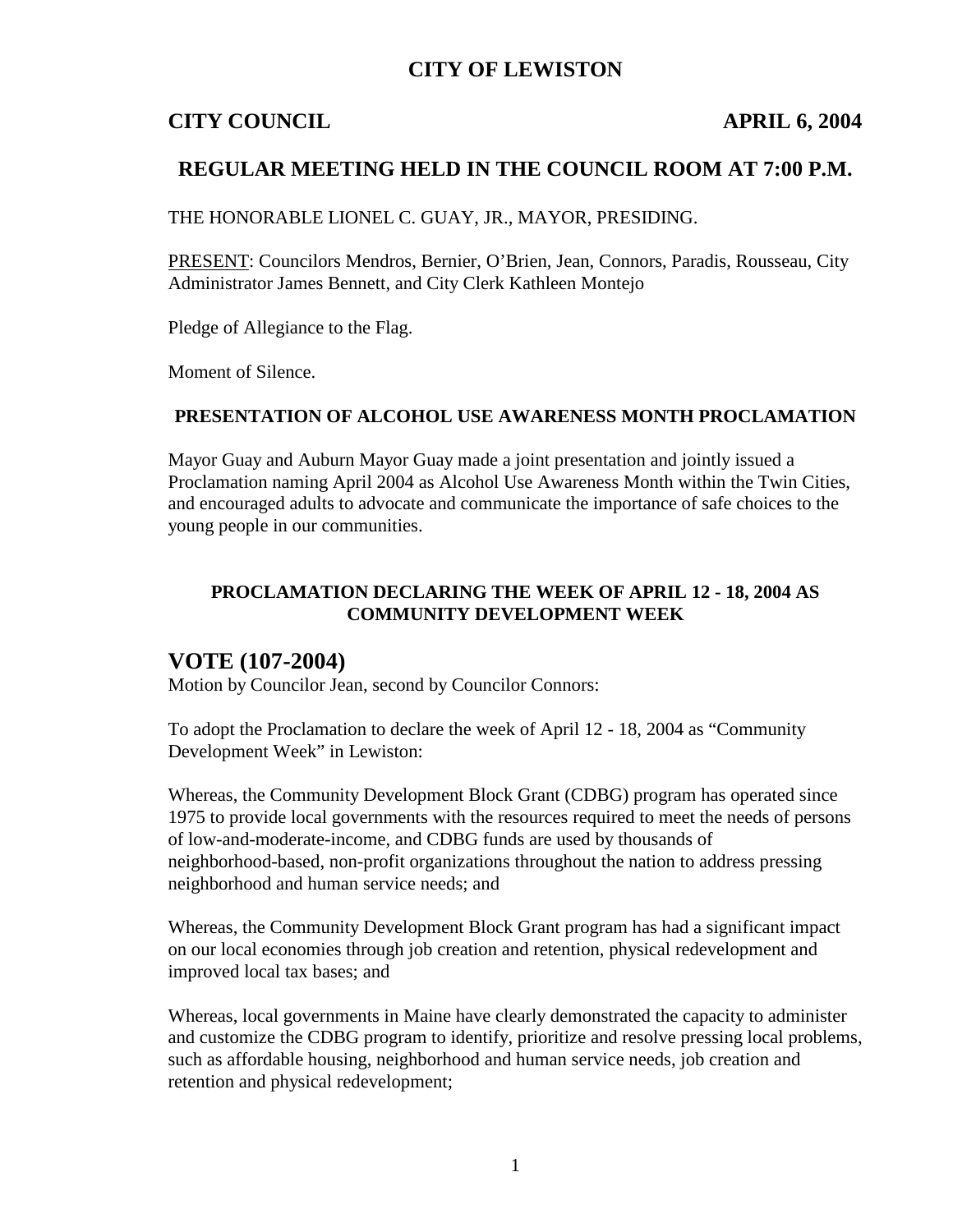Now, Therefore, We, the City Council of the City of Lewiston, do hereby proclaim the week of April 12 - 18, 2004 as COMMUNITY DEVELOPMENT WEEK throughout the City of Lewiston, and urge all citizens to join us in recognizing the Community Development Block Grant program and the important role it plays in Maine.

Passed - Vote 7-0

#### **AUTHORIZATION TO SUBMIT A GRANT APPLICATION TO THE MAINE STATE LIBRARY'S PUBLIC LIBRARY RENOVATION PROGRAM FOR THE CULTURAL LEARNING CENTER PROJECT**

## **VOTE (108-2004)**

Motion by Councilor Jean, second by Councilor Connors:

Be It Resolved, to authorize the City Administrator and Library Director to submit a grant application to the Maine State Library's Public Library Renovation and Construction Program for a \$100,000 grant for financial assistance in completing the Cultural Learning Center Project. Passed - Vote 7-0

#### **AMENDMENT TO THE TRAFFIC SCHEDULE TO ESTABLISH BUS ZONES AT FARWELL SCHOOL**

## **VOTE (109-2004)**

Motion by Councilor Jean, second by Councilor Connors:

To approve amendments to the Traffic Schedule to establish a busses only zone/tow away zone at 84 Farwell Street:

Section 48 - BUSSES ONLY - Monday - Friday, 6:00am to 6:00pm, Tow Away Zone

FARWELL STREET Even numbered side, east side, beginning at a point on the northwest corner of Dupuis Street and extending north on Farwell Street a distance of 15' and continuing a distance of 145'

Passed - Vote 7-0

## **AUTHORIZATION TO ACCEPT TRANSFER OF FORFEITURE FUNDS**

## **VOTE (110-2004)**

Motion by Councilor Jean, second by Councilor Connors:

That pursuant to Title 15, Maine Revised Statutes Annotated, Section 5824(3) and Section 5822(4)(A), the City Council hereby acknowledges and approves of the transfer of \$403.20, or any portion thereof, in the case of the State of Maine vs. Nicholas Cormier, CE-04-0014 Court Records and the transfer of \$1,200.00, or any portion thereof, in the case of the State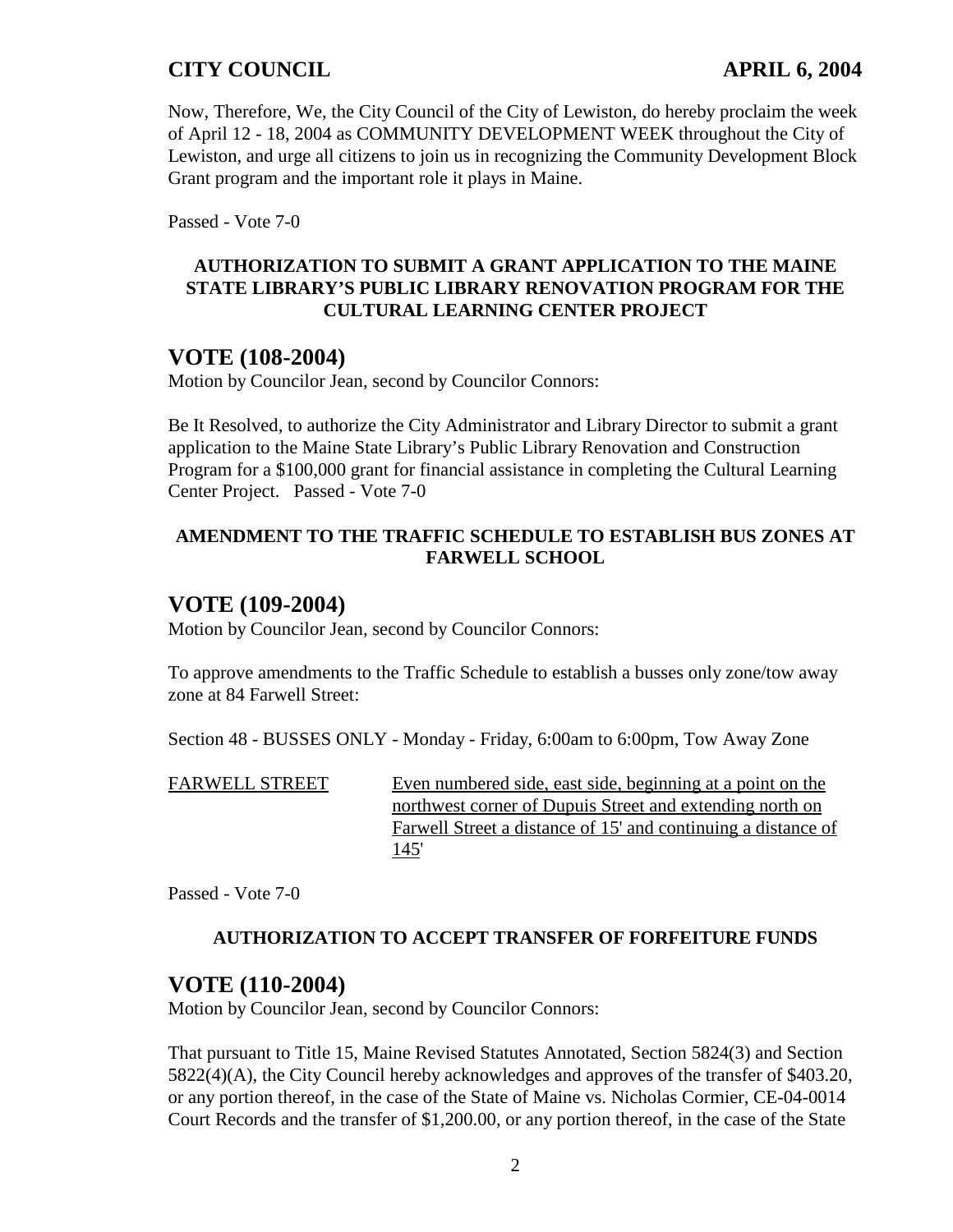of Maine vs. Sathouka Buch, CE-030015 Court Records. Being funds forfeited pursuant to court process. It is further acknowledged that these funds shall be credited to the 'City of Lewiston Drug Enforcement Program', funds to be deposited in Account No. 590-3514050 at People's Heritage Bank. Passed - Vote 7-0

#### **TRAFFIC SCHEDULE AMENDMENTS**

## **VOTE (111-2004)**

Motion by Councilor Paradis, second by Councilor Bernier:

To adopt the proposed amendment to the Traffic Schedule regarding the regulation of parking times for a portion of Walnut Street:

Section 26 - Parking Time Regulated, 1 Hour - 9:00am to 6:00pm

WALNUT STREET Even numbered side, beginning from a point 25' from the southwest corner of the intersection of Walnut Street and Howe Street and extending southwesterly for a distance of 22' (1 space)

Passed - Vote 7-0

# **VOTE (112-2004)**

Motion by Councilor Paradis, second by Councilor Jean:

To adopt the proposed amendment to the Traffic Schedule to prohibit parking on a portion of Lincoln Street:

Section 50 - Parking Prohibited, All Times - Intersections (Tow Away Zone)

LINCOLN STREET Odd numbered side, south side, beginning at a point 25' from the southeast corner of the intersection of Lincoln Street and North Street and extending easterly on Lincoln Street a distance of 22' (1 space)

Passed - Vote 7-0

Councilor Rousseau noted regarding the next item for Lisbon Street that the signs were already posted for these parking designations, prior to the Council's vote to approve these designations. He also expressed concern with having a reserved space for a police car, which could be parked in this space all day, taking away a space from the public. He suggested approving just the handicapped space this evening, and postponing the police vehicle parking only issue to the next Council meeting, to allow the Chief to attend and discuss this issue. It was also noted the changes for Lisbon Street regarding parking times regulated needs to be reviewed more as well and these should be postponed as well.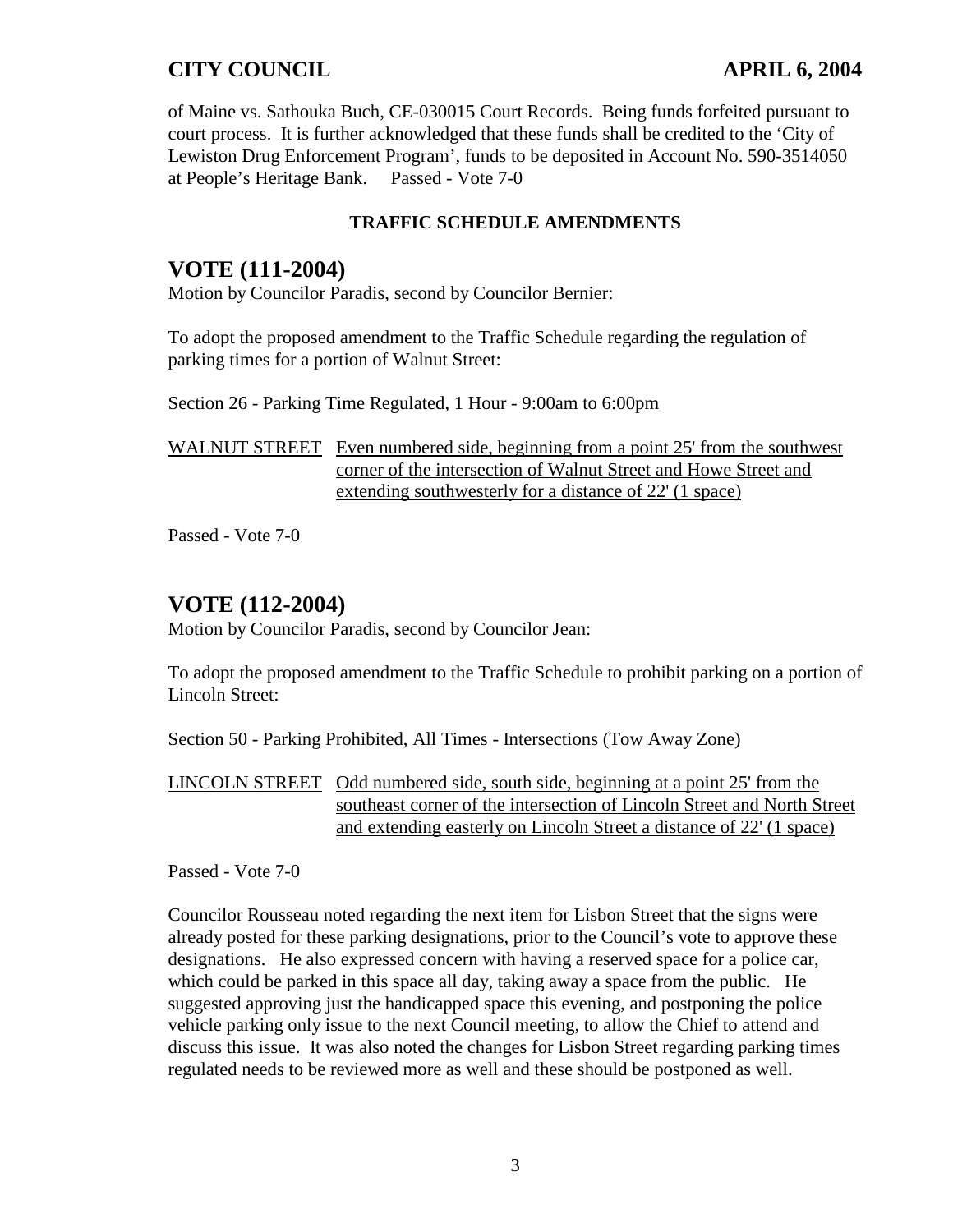# **VOTE (113-2004)**

Motion by Councilor Mendros, second by Councilor Rousseau:

To approve the proposed amendment to the Traffic Schedule for Lisbon Street to designate handicapped parking:

Section 35 - Parking Reserved - Handicapped -

LISBON STREET Beginning at a point on the southern side of Lisbon Street, 466' from the southwest corner of the intersection of Lisbon Street and Ash Street and extending westerly for a distance of 22'.

and to postpone the proposed amendment of a reserved parking space for a police vehicle and the proposed amendments for parking times on Lisbon Street to the next Council meeting. Passed - Vote 6-1 (Councilor Connors opposed)

### **PUBLIC HEARING AND FINAL PASSAGE FOR LAND USE CODE AMENDMENTS FOR LOCATIONAL CRITERIA FOR ADULT BUSINESS ESTABLISHMENTS**

Mayor Guay opened the hearing to receive citizen input and comment. No members of the public spoke for or against this item. Mayor Guay closed the hearing at this time.

# **VOTE (114-2004)**

Motion by Councilor Jean, second by Councilor Connors:

That the proposed amendments to Appendix A, Article XII "Performance Standards", Section 9, "Adult amusement and business establishments", of the City Zoning and Land Use Code, concerning the locational criteria of adult business establishments in the Centreville district, receive final passage by a roll call vote.

Passed - Vote 6-1 (Councilor Mendros opposed.)

### **PUBLIC HEARING AND FIRST PASSAGE FOR AMENDMENT TO THE BUSINESS LICENSING ORDINANCE**

Mayor Guay opened the public hearing to receive citizen input and comment. No members of the public spoke for or against this item. Mayor Guay then closed the hearing.

# **VOTE (115-2004)**

Motion by Councilor Jean, second by Councilor Connors:

That the proposed amendment to the City Code of Ordinances, Chapter 22 "Businesses", Article IX "Peddlers", Section 22-260 "Special Events License", receive first passage by a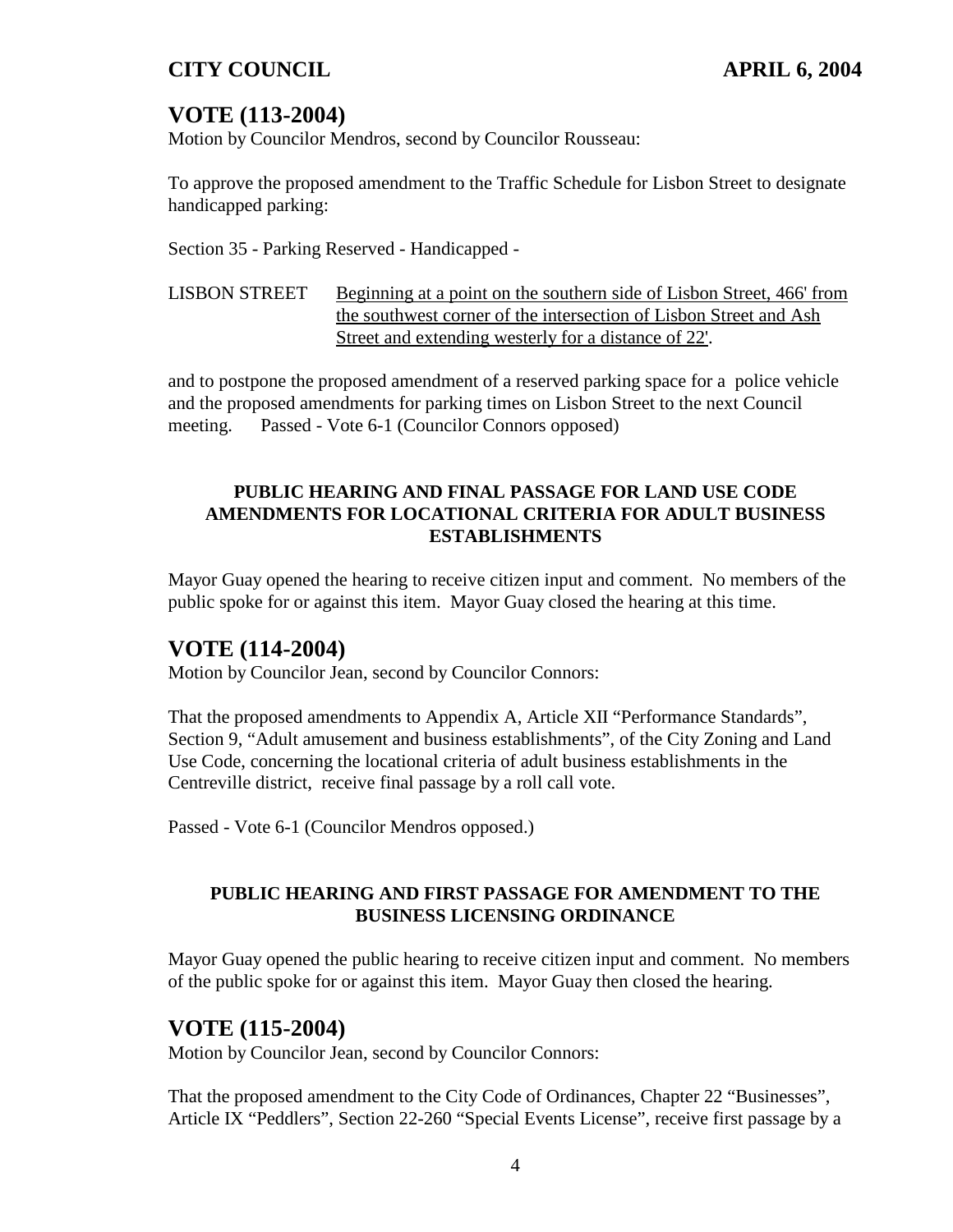roll call vote and that the public hearing on said ordinance be continued to the meeting of April 20, 2004 for final passage. Passed - Vote 7-0

#### **PUBLIC HEARING FOR NEW LIQUOR LICENSE AND SPECIAL AMUSEMENT PERMIT FOR WARDEN'S BAR & GRILL, 703 SABATTUS STREET**

Mayor Guay opened the public hearing. Residents Ron Poliquin, Robert Ouellette and Bill Roy spoke, stating they are abutters of this bar, and spoke against the issuance of these licenses. They noted concerns with patrons throwing trash, bottles and cans in their yard, loud noise, problems with patrons parking in front of and on their lawns, vandalism of holiday decorations by inebriated patrons, public urination, and related issues. The residents note that they do call the police with complaints. Virginia Gagne, the new owner of the business, stated that she has been the manager at this business for the past year and a half and is buying the business. She said that she is not aware of any police complaints and that the business is in control. She did note that there is limited parking available at the business, but that people are allowed to park on the street. The City Administrator noted that since this is a new owner, it is considered a new business and the state law does not allow many reasons to deny a new license, noting that a renewal license is different. Mr. Bennett did mention that since Ms. Gagne was the manager for the past year, she should be aware of issues and concerns from neighbors, and should work with the neighbors to resolve their issues.

## **VOTE (116-2004)**

Motion by Councilor Jean, second by Councilor Paradis:

To authorize the City Clerk's Office to approve the applications for a liquor license and special amusement permit for dancing and entertainment for Warden's Bar & Grill, 703 Sabattus Street. Passed - Vote 5-1-1 (Councilor Bernier opposed, Councilor Rousseau abstained.)

#### **SPECIAL AMUSEMENT PERMIT FOR CARLTON CLUB, 25 SABATTUS STREET**

Mayor Guay opened the public hearing to receive citizen input and comment. No members of the public spoke for or against this item. Mayor Guay then closed the hearing.

## **VOTE (117-2004)**

Motion by Councilor Jean, second by Councilor Mendros:

To grant a Special Amusement permit for dancing and entertainment to Carlton Club, Inc., 25 Sabattus Street. Passed - Vote 7-0

#### **SPECIAL AMUSEMENT PERMIT FOR LITTLE JOE'S, 740 SABATTUS STREET**

Mayor Guay opened the public hearing to receive citizen input and comment. No members of the public spoke for or against this item. Mayor Guay then closed the hearing.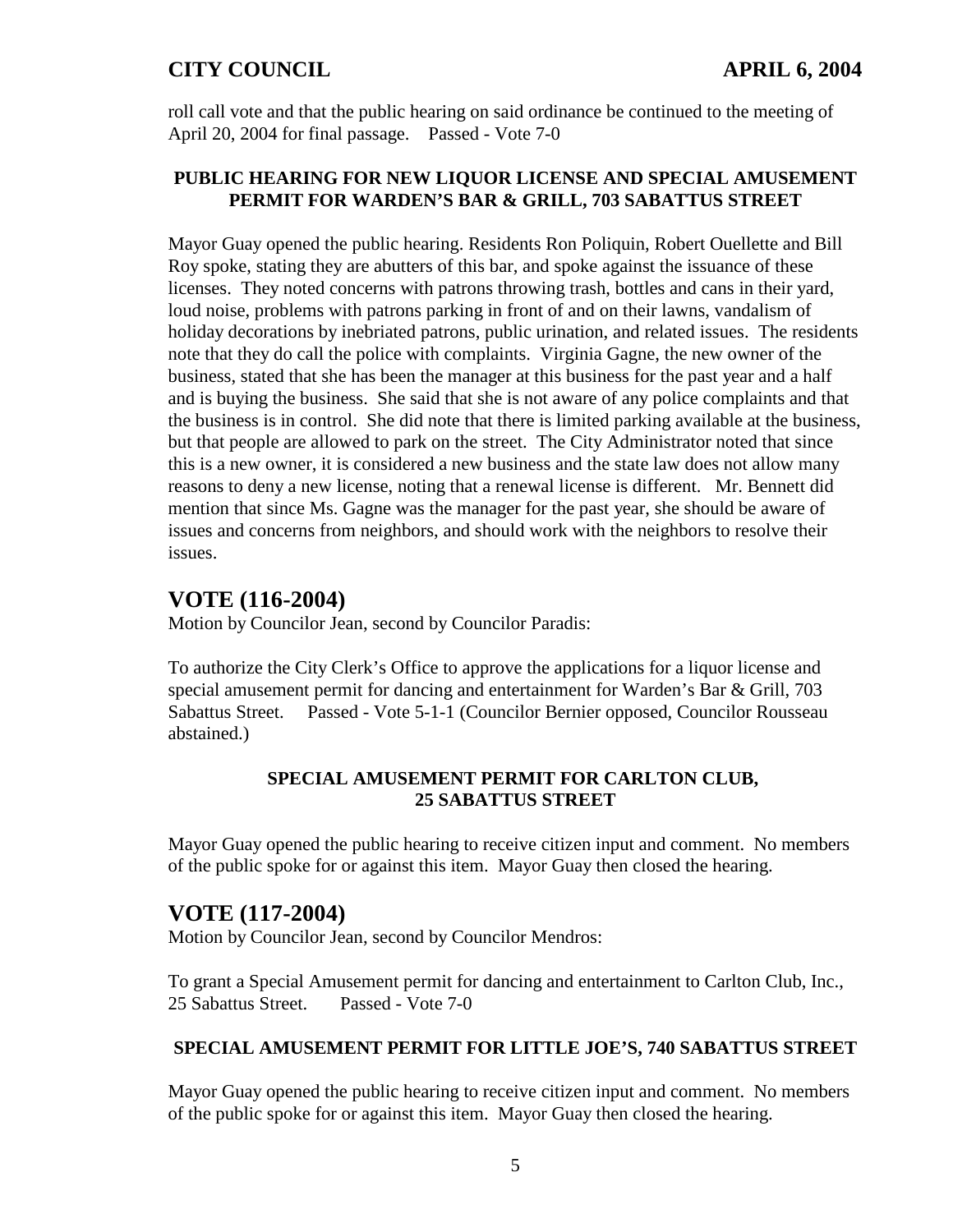# **VOTE (118-2004)**

Motion by Councilor Jean, second by Councilor Connors:

To grant a Special Amusement permit for dancing and entertainment to Little Joe's Inc., 740 Sabattus Street. Passed - Vote 7-0

#### **SPECIAL AMUSEMENT PERMIT FOR DEL'S BAR & GRILL, 43 WALNUT STREET**

Mayor Guay opened the public hearing to receive citizen input and comment. No members of the public spoke for or against this item. Mayor Guay then closed the hearing. Councilor Paradis noted the high number of police calls to this business, and feels the police are babysitting the bars when they should be doing other work in the community, and he feels a message needs to be sent to the bars to improve their operations and be more responsible for their patrons. Councilor Bernier said she agrees with Councilor Paradis, yet hates to penalize this business by denying their license, just to use them as an example. It was noted the police did not issue a recommendation to deny this license, so they must not have a great concern with the issuance of this permit.

# **VOTE (119-2004)**

Motion by Councilor Mendros, second by Councilor Jean:

To renew the special amusement permit for Del's Bar 7 Grill, 43 Walnut Street, with the following conditions (to be agreed upon with the owner): to have additional staff on duty to assist in recognizing and removing potential problem patrons before an incident occurs, especially between 8:00pm and 2:00am.

Passed - Vote 6-1 (Councilor Paradis opposed.)

#### **APPEAL HEARING FOR DENIAL OF A TAXI DRIVER'S LICENSE**

Mayor Guay opened the hearing to conduct an appeal hearing and to make a determination on Mr. Crosby's request for the issuance of his taxi driver's permit. The Taxi Appeals Board voted to deny Mr. Crosby's request for his taxi driver's permit, and he is appealing that decision to the Council. Assistant City Administrator, Phil Nadeau, serves as chairperson of the Appeals Board and provided background material on this item. Mr. Nadeau noted the Board considered the applicant's overall history as well as driving infractions while operating a taxi cab, and felt it was best when a taxi driver is arrested with a violation while operating a cab, they lose their right to operate a cab and not be a risk to citizens. Attorney George Hess represented Mr. Crosby and noted this is Mr. Crosby's livelihood and he has no other skills and training for any other employment. Mr. Hess said there are no complaints to the City about his client's driving conduct and noted that his violation of imprudent speed while operating the cab is different than reckless driving. Mr. Hess noted that the City Code states a license can be denied for reckless driving, OUI and other conditions, but imprudent speed is not one of the reasons to deny. He also noted that Mr. Crosby was not arrested but received a summons and ticket instead. Mr. Leonas, owner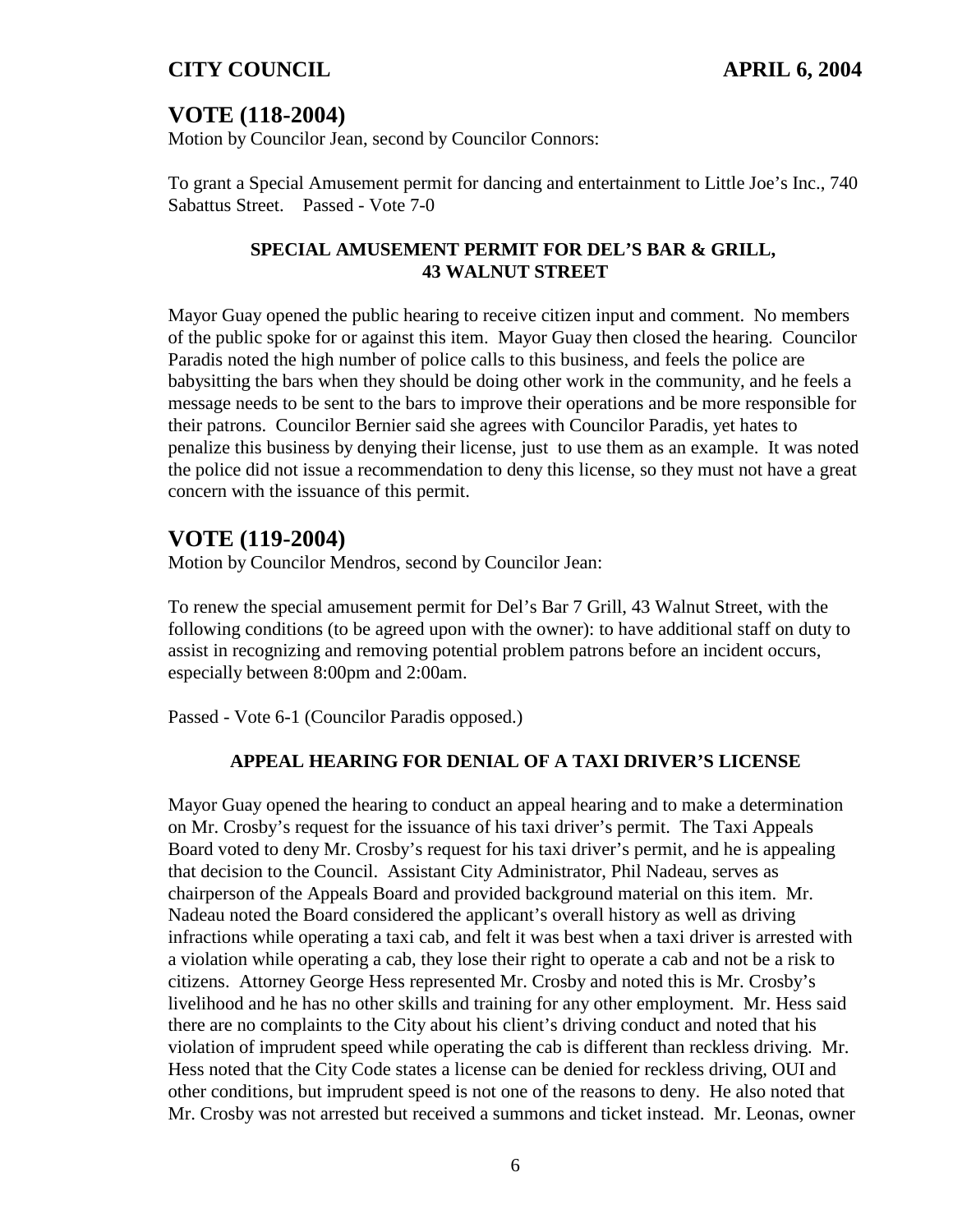of the taxi company, noted that Mr. Crosby does have a history of moving violations and his insurance company would not insure Mr. Crosby as a driver if the violations were severe. He noted some of the other items in his background check where personal related and not business related, such as an assault. Mr. Leonas said that he is willing to employee Mr. Crosby and supports his request for his license.

# **VOTE (120-2004)**

Motion by Councilor Paradis, second by Councilor Bernier:

To uphold the decision of the Taxi Appeals Board which denied the issuance of this license. Did Not Pass - Vote 1-6 (Councilor Paradis in favor, others opposed.)

# **VOTE (121-2004)**

Motion by Councilor Mendros, second by Councilor Connors:

To overturn the decision of the Taxi Appeals Board and to issue the license to Mr. Crosby. Passed - Vote 6-1 (Councilor Paradis opposed)

#### **RESOLUTION OF CONDEMNATION FOR THE PROPERTIES AT 95 - 109 MAIN STREET**

It was noted the City and the property owner are still negotiating the details and this item is not ready to move forward at this time.

# **VOTE (122-2004)**

Motion by Councilor Jean, second by Councilor Connors:

To postpone this item to the Council meeting of April 20, 2004. Passed - Vote 7-0

#### **AMENDMENT TO THE JOINT DEVELOPMENT AGREEMENT BETWEEN THE CITY OF LEWISTON, FRANKLIN PROPERTY TRUST AND OXFORD NETWORKS**

The City Administrator made a presentation on this item, noting the proposed new buildings, new parking spaces, switching ownership of property regarding the parking lot and a \$200,000 facade grant. He noted these investments are a result of the initial investments the Council made in this project. Councilors Rousseau and Mendros expressed concern about the high cost of the facade grant. Councilor Bernier noted these changes are increasing the number of employees in the businesses and will finish the gateway development project.

Motion by Councilor Jean, second by Councilor Connors:

To approve Amendment No. 1 to the Joint Development Agreement, dated May 27, 2003, between the City of Lewiston, Franklin Property Trust and Oxford Networks, and to authorize the City Administrator to execute the amendment in substantial form as presented.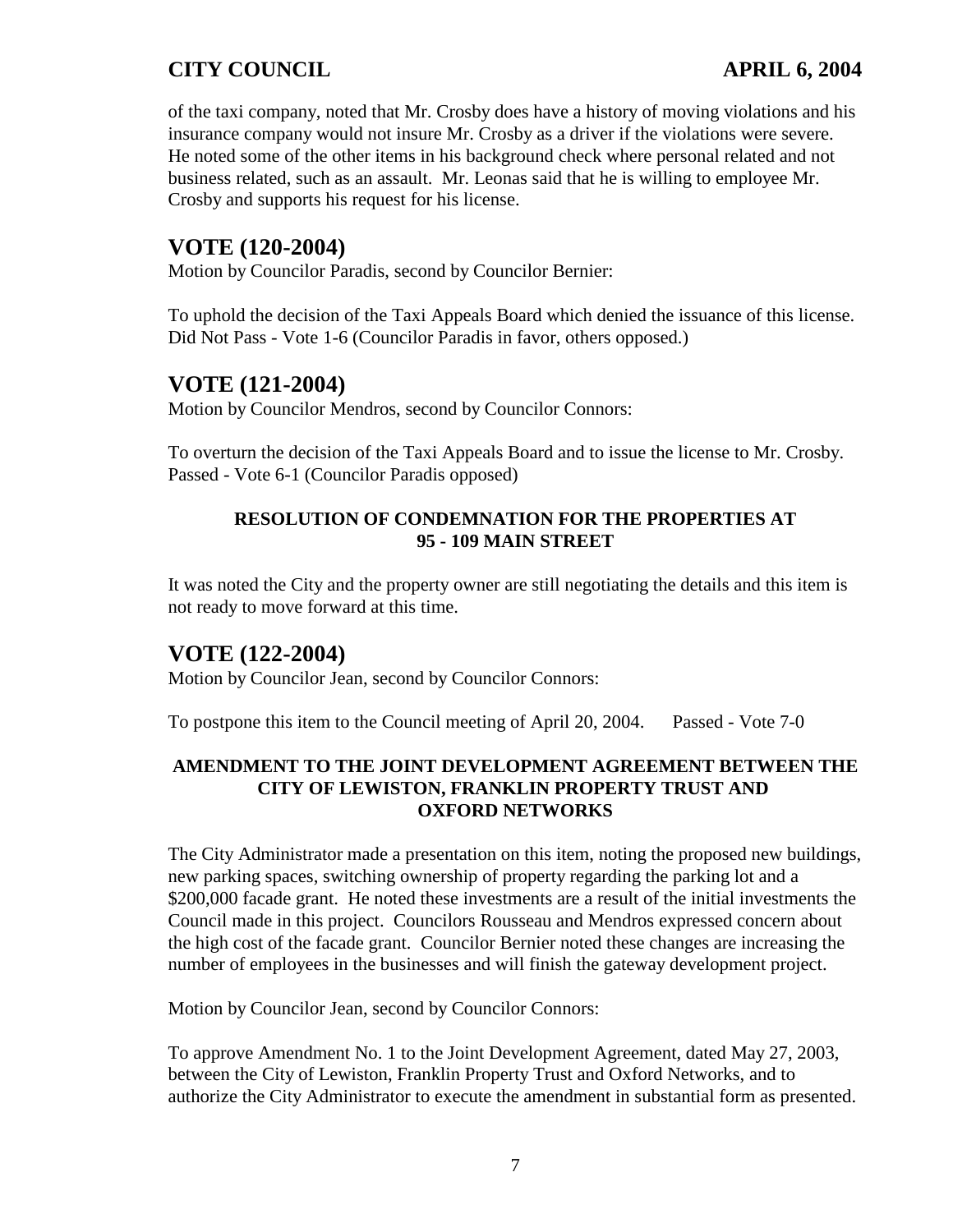# **VOTE (123-2004)**

Motion by Councilor Mendros, second by Councilor Rousseau:

To amend the Agreement to strike out the \$200,000 facade grant.

Did Not Pass - Vote - 2-5 (Councilors Mendros and Rousseau in favor, others opposed)

The Council then voted on the motion in it's original format:

## **VOTE (124-2004)**

Motion by Councilor Jean , second by Councilor Connors:

To approve Amendment No. 1 to the Joint Development Agreement, dated May 27, 2003, between the City of Lewiston, Franklin Property Trust and Oxford Networks, and to authorize the City Administrator to execute the amendment in substantial form as presented. Passed - Vote 6-1 (Councilor Rousseau opposed.)

#### **REPEAL OF MORATORIUM ORDINANCES REGARDING THE ISSUANCE OF NEW LIQUOR LICENSES IN THE CENTREVILLE DISTRICT AND URBAN ENTERPRISE DISTRICT**

Mayor Guay opened the public hearing. No members of the public spoke for or against this issue. Mayor Guay then closed the hearing.

## **VOTE (125-2004)**

Motion by Councilor O'Brien, second by Councilor Jean:

That the Moratorium Ordinances, approved by the City Council on February 3, 2004, regarding the issuance of new liquor licenses in the Centreville zoning district and the Urban Enterprises zoning district, be hereby repealed, effective May 6, 2004. Passed - Vote 7-0

#### **STREET ACCEPTANCE FOR A PORTION OF MILL STREET**

#### **VOTE (126-2004)**

Motion by Councilor Bernier, second by Councilor Jean:

ORDERED, That a portion of Mill Street, with the boundaries and measurements of the same, as laid out and reported by the legal description, be hereby accepted, allowed and established as a public street or public way for the use of the City of Lewiston.

Passed - Vote 7-0